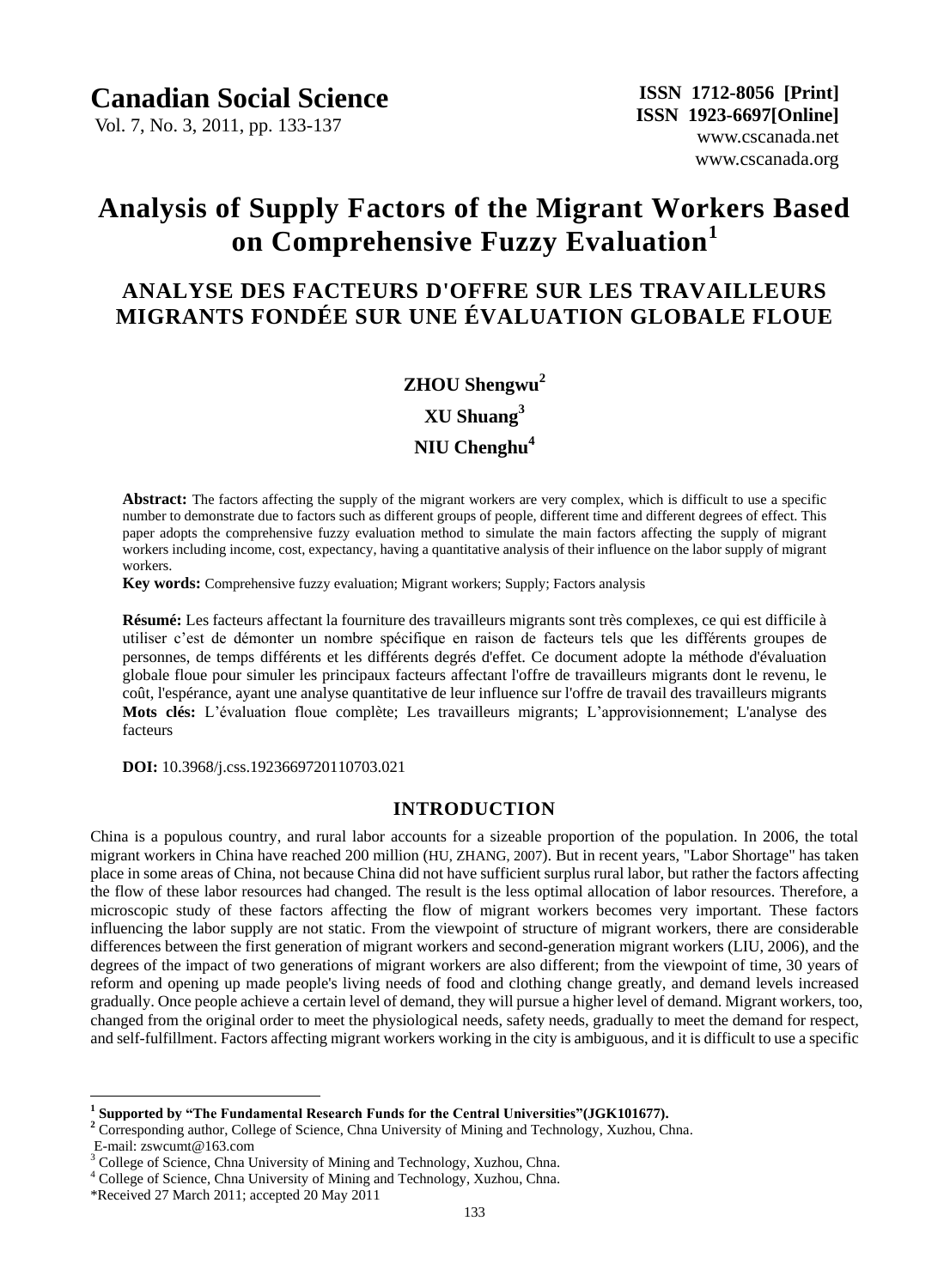*ZHOU Shengwu; XU Shuang; NIU Chenghu/Canadian Social Science Vol.7 No.3, 2011*

figure to show the degree of these factors on the labor supply. This paper will use the comprehensive fuzzy evaluation tools to simulate the role of the size of each factor.

# **1. THE ECONOMIC ANALYSIS OF THE LABOR SUPPLY OF MIGRANT WORKERS**

With the continuous reform and opening up, people's living standard has been rising. The supply of migrant workers are not only influenced by income levels, but also by the costs of migrant workers, salary expectations and other factors. For example: net income are affected by interaction of labor income, social security, social status, the city's identity; cost includes the opportunity cost of farming, urban living costs, transportation and communication costs, cost of moral damage due to the discrimination in the city, etc.; Salary expectations can be divided into four levels: high, comparatively high, normal, low. The response degrees of the first generation of migrant workers and the second generation of migrant workers to these factors are different.

#### **1.1 The Microscopic Analysis of Labor Supply Behavior Impact of the First Generation of Farmers**

The first generation of migrant workers shall be the traditional migrant workers, who are separating out from agriculture, but not completely out of agriculture. These people have more extensive farming experience, having similar lifestyle to traditional farmers, in the busy farming time they are still engaged in agricultural production activities. The first generation of migrant workers have heavier family burden, working out mainly for improving family income and living quality. Meanwhile, the state's preferential agricultural policy has "weakened"( JIA, 2007) the supply of migrant workers, so the opportunity cost of the first generation of migrant workers is relatively large. In addition, with only a small essential part for the maintenance of their own lives, the majority of income will be returned to his rural home. In this sense, the first generation of migrant workers have the substitution effect but not the income effect (HU, ZHANG, 2007). And their identification with the city is weak. They generally communicate with their fellow workers and ultimately return to rural areas.

As the first generation of migrant workers have low literacy, mainly for increasing income, so their wage expectations are relative low. From an economic point of view, as long as the income is greater than the cost of meals, they are still willing to be migrant workers, and precisely because of this point, the employer gives the migrant workers wages only a bit higher than agricultural income, but compared to the same labor income of urban workers it is much lower.

#### **1.2 The Microscopic Analysis of Labor Supply Behavior Impact of the Second Generation of Farmers**

Most of the second-generation migrant workers are rural young people who drop out of school or were born after the year 1980. Such people usually go into the ranks of workers soon after leaving school, almost no farming experience; and they become migrant workers mainly not for the living pressure and for increasing the family income, but more for the pursuit of quality of life and experience of city life; their income are mainly for their lives, very few sent home, so the opportunity cost of these migrant workers are very low. But compared with the first generation of migrant workers, second-generation migrant workers received higher education, more willing to, like the city people, enjoy the city life, and have a strong urban identity, and want to stay in the city.

# **2. FUZZY TEST OF BEHAVIORAL FACTORS AFFECTING THE SUPPLY OF MIGRANT WORKERS**

The above analysis shows that the factors affecting the supply of migrant workers is complex, difficult to quantify. If we use the traditional evaluation method, give appropriate weight distribution according to the degree of importance of each factor, and then make a weighted average of the factors which each have a certain fraction, this fraction was difficult to reflect the real fuzzy fact. For example: To assess the influence of sense of identity of migrant workers in urban city on the supply of migrant workers, some people think that the influence will be large, some people think that the influence will be smaller, but it is a qualitative description, difficult to reflect its weight with a specific figure. Therefore, in order to more accurately reflect the proportion of each factor in the fuzzy conditions, the comprehensive fuzzy evaluation tools are introduced in this paper.

From the structure of evaluation, comprehensive fuzzy evaluation can be divided into two categories, one is a fuzzy comprehensive evaluation, the other is multi-level fuzzy comprehensive evaluation. A fuzzy comprehensive evaluation is relatively simple for a simple situation. For more complicated situations, more hierarchical considerations, and the fuzzier factors, multi-level fuzzy evaluation can well solve the problem. To simplify the multi-level fuzzy comprehensive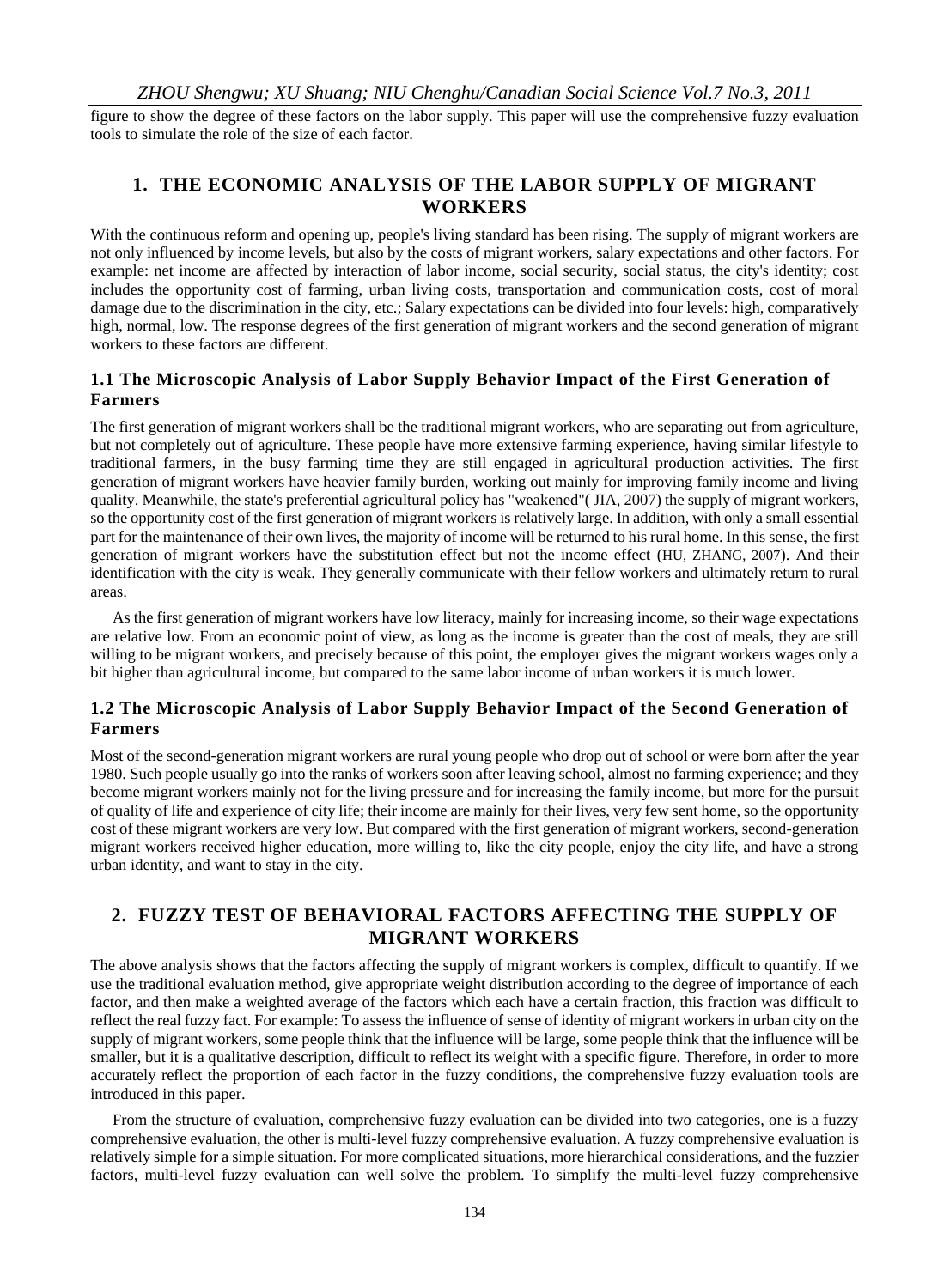*ZHOU Shengwu; XU Shuang; NIU Chenghu/Canadian Social Science Vol.7 No.3, 2011*

evaluation of labor supply behavior of farmers, this paper introduces the basic methods and steps taking two-level fuzzy comprehensive evaluation as an example.

Since the influence of the two generations of migrant workers on the behavior factors of supply are different, the weight given to each factor will be different. This paper will respectively test the factors affecting the supply behavior of migrant workers factors.

#### **2.1 Test of Factors Influencing the Supply of First Generation of Migrant Workers**

The set which constitutes the factors affecting the supply of migrant workers is called factor set, represented by *U* . Set up a factor set  $U=\{U_1, U_2, U_3\}$ ={income, cost, expectations}, in which  $U_1=\{u_{11}, u_{12}, u_{13}, u_{14}\}$ ={labor income, social security, identity and status, sense of identity with the city},  $U_2 = \{u_{21}, u_{22}, u_{23}, u_{24}\} = \{$ opportunity cost, urban living cost, transportation and communication cost, moral damage},  $U_3 = \{u_{31}, u_{32}, u_{33}, u_{34}\} = \{\text{highest, higher, normal, low}\}.$ 

Since the influence of each factor on the evaluation results is different, the more important factors should be taken into more consideration. Those less important factors could be taken into less consideration. In order to reflect the importance of each factor, each factor is assigned a corresponding weight. For the two-level fuzzy comprehensive evaluation, it is necessary to both consider the weight of all factors in the set, and consider the weight of the factors in each set. Two sets of weights should be set up: weight set and alternative set. Weight set is composed of category factor weight set and factor weight set.

Category factor weight set  $\tilde{A}$  = (0.5,0.4,0.1),

Factor weight set  $\tilde{A}_1 = (0.7, 0.1, 0.1, 0.1)$ ,  $\tilde{A}_2 = (0.6, 0.2, 0.1, 0.1)$ ,  $\tilde{A}_3 = (0.1, 0.1, 0.2, 0.6)$ .

Alternative set  $V = \{v_1, v_2, v_3, v_4\} = \{\text{willing, tend to be willing, tend to be unwilling, unwilling}\}.$ 

Subjection of each factor in category factor weight set 1 to alternative set is shown in table 1.

| Table 1: Subjection of Each Factor in Category Factor Weight Set 1 to Alternative Set |  |  |  |
|---------------------------------------------------------------------------------------|--|--|--|
|---------------------------------------------------------------------------------------|--|--|--|

| Factor   | Willing | Tend to be willing | Tend to be unwilling. | Jnwilling |
|----------|---------|--------------------|-----------------------|-----------|
| $u_{11}$ | ι.v     | v.o                | ∪.J                   | U.J       |
| $u_{12}$ | ∪.⊃     | 0.4                | v.o                   | ∪.∠       |
| $u_{13}$ | U.4     | U.J                | V.4                   | v.o       |
| $u_{14}$ | 0.4     | U.O                | U.J                   | v.v       |

Subjection of each factor in category factor weight set 2 to alternative set is shown in table 2.

|          |         |                    | Table 2. Subjection of Each Pactor in Category Pactor Weight Set 2 to Afternative Set |           |
|----------|---------|--------------------|---------------------------------------------------------------------------------------|-----------|
| Factor   | Willing | Tend to be willing | Tend to be unwilling                                                                  | Jnwilling |
| $u_{21}$ | 9.8     |                    | 0.9                                                                                   | V.b       |
| $u_{22}$ | 9.8     |                    | 0.6                                                                                   | 0.0       |
| $u_{23}$ |         | 0.8                | 0.6                                                                                   | 0.2       |
| $u_{24}$ | J.O     | U.O                |                                                                                       |           |

**Table 2: Subjection of Each Factor in Category Factor Weight Set 2 to Alternative Set**

Subjection of each factor in category factor weight set 3 to alternative set is shown in table 3.

**Table 3: Subjection of Each Factor in Category Factor Weight Set 3 to Alternative Set**

| Factor   | Willing | Tend to be willing | Tend to be unwilling | Unwilling |
|----------|---------|--------------------|----------------------|-----------|
| $u_{31}$ | v.J     | ∪.J                | v.o                  | $\rm 0.8$ |
| $u_{32}$ | 0.4     | ∪.J                | 0.7                  | 0.8       |
| $u_{33}$ | U.6     | U.O                | U.J                  | 0.5       |
| $u_{34}$ | v.c     |                    | U.J                  | 0.3       |

We can obtain  $\widetilde{R}_i = (u_{ijk})_{4 \times 4}$  $\overline{\widetilde{\widetilde{n}}}$  $\widetilde{R}_i = (u_{ijk})_{4\times 4}$  as following

|  |  | $(1 \t 0.6 \t 0.5 \t 0.3)$                          |                                                                                                                                                                                                                                                                                                             | $(0.8 \t 0.7 \t 0.9 \t 0.6)$ |  | $(0.3 \t 0.5 \t 0.6 \t 0.8)$ |  |                                                       |
|--|--|-----------------------------------------------------|-------------------------------------------------------------------------------------------------------------------------------------------------------------------------------------------------------------------------------------------------------------------------------------------------------------|------------------------------|--|------------------------------|--|-------------------------------------------------------|
|  |  |                                                     | $\widetilde{R}_1 = \begin{bmatrix} 0.3 & 0.4 & 0.6 & 0.2 \\ 0.4 & 0.5 & 0.4 & 0.6 \end{bmatrix}, \quad \widetilde{R}_2 = \begin{bmatrix} 0.8 & 0.7 & 0.6 & 0 \\ 0.7 & 0.8 & 0.6 & 0.2 \end{bmatrix}, \quad \widetilde{R}_3 = \begin{bmatrix} 0.4 & 0.5 & 0.7 & 0.8 \\ 0.6 & 0.6 & 0.5 & 0.5 \end{bmatrix},$ |                              |  |                              |  |                                                       |
|  |  |                                                     |                                                                                                                                                                                                                                                                                                             |                              |  |                              |  |                                                       |
|  |  | $\begin{pmatrix} 0.4 & 0.6 & 0.3 & 0 \end{pmatrix}$ |                                                                                                                                                                                                                                                                                                             | $(0.6 \t 0.8 \t 0.5 \t 0.1)$ |  |                              |  | $\begin{bmatrix} 0.8 & 0.7 & 0.5 & 0.3 \end{bmatrix}$ |

One–level comprehensive fuzzy evaluation are

$$
\widetilde{B}_1 = \widetilde{A}_1 \circ \widetilde{R}_1 = (0.7, 0.6, 0.5, 0.3), \quad \widetilde{B}_2 = \widetilde{A}_2 \circ \widetilde{R}_2 = (0.6, 0.6, 0.6, 0.6), \quad \widetilde{B}_3 = \widetilde{A}_3 \circ \widetilde{R}_3 = (0.6, 0.6, 0.5, 0.3),
$$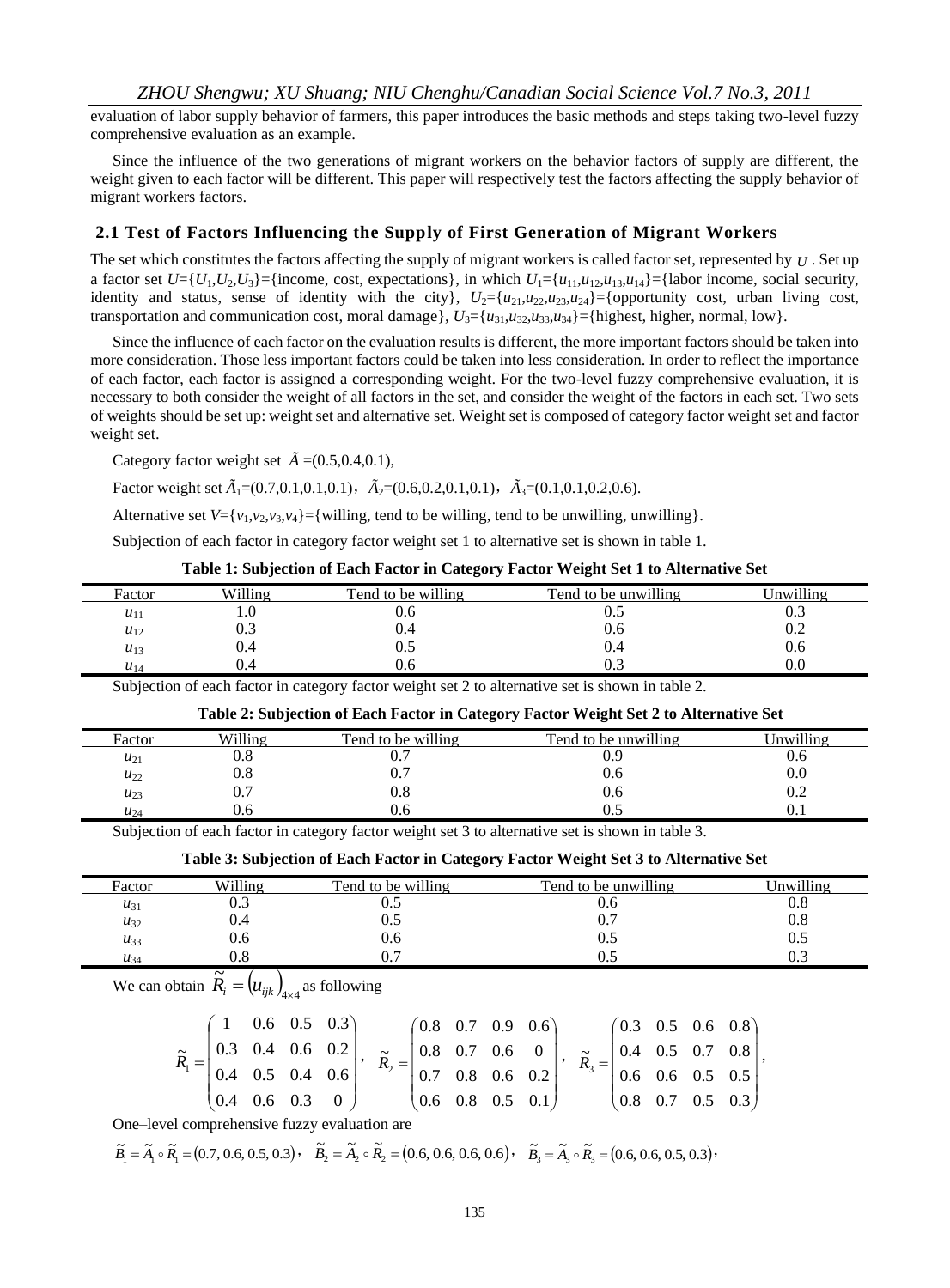here  $\tilde{B}_i = \tilde{A}_i \circ \tilde{R}_i = (b_{i1}, b_{i2}, b_{i3}, b_{i4}), b_{ik} = \sum_{j=1}^4 (a_{ij} \wedge r_{ijk}),$ 4  $\int_{A} (a_{ij} \wedge r_{ijk}), \quad a \vee b = \max\{a, b\}, \quad a \wedge b = \min\{a, b\}.$ 

By normalize them, we can obtain  $\tilde{B}_1 = (0.333, 0.286, 0.238, 0.143)$ ,  $\tilde{B}_2 = (0.250, 0.250, 0.250, 0.250)$ ,  $\widetilde{B}_3 = (0.300, 0.300, 0.250, 0.150)$ . Therefore

$$
\widetilde{B} = (\widetilde{B}_1, \widetilde{B}_2, \widetilde{B}_3) = \begin{pmatrix} 0.333 & 0.286 & 0.238 & 0.143 \\ 0.250 & 0.250 & 0.250 & 0.250 \\ 0.300 & 0.300 & 0.250 & 0.250 \end{pmatrix}
$$

Two-level comprehensive fuzzy evaluation is  $\tilde{D} = \tilde{A} \circ \tilde{B} = (0.333, 0.286, 0.250, 0.250)$ , by normalize it, we can obtain  $\tilde{D}$  = (0.298, 0.256, 0.223, 0.223) .

We can know from the fuzzy comprehensive evaluation that in the first generation of migrant workers, some 29.8% are willing to be migrant workers, 25.6% tend to be migrant workers, 22.3% do not tend to be migrant workers, 22.3% are unwilling to be migrant workers. Those people who are willing and tend to be migrant workers account for 55.4%. those people who do not tend to be migrant workers is composed of those who have already become rich, and those who return home from the city due to certain reasons such as wage arrears and discrimination. To attract this group of people, the cost would be high, but there are some which who could be won. Those people who are unwilling to be migrant worker account for 22.3%. who may have been trapped by agricultural production, or other reasons. The cost of this group of people who would go to the city to be migrant workers would be the highest. because the first generation of migrant workers have more extensive farming experience, those people who stay in rural areas are mainly the first generation of migrant workers.

#### **2.2 Test of Factors Influencing the Supply of First Generation of Migrant Workers**

Like the test of factors influencing the supply of first generation of migrant workers, we will test the factors influencing the supply of second generation of migrant workers. Set up a factor weight set:

category factor weight set  $\tilde{A}=(0.6,0.1,0.3)$ ,

factor weight set  $\tilde{A}_1 = (0.6, 0.1, 0.2, 0.1), \tilde{A}_2 = (0.5, 0.1, 0.2, 0.2), \tilde{A}_3 = (0.6, 0.2, 0.1, 0.1).$ 

Alternative set  $V = \{v_1, v_2, v_3, v_4\} = \{\text{willing, tend to be willing, tend to be unwilling, unwilling}\}.$ 

Subjection of each factor in category factor weight set 1 to alternative set is shown in table 4.

| Table 4: Subjection of Each Factor in Category Factor Weight Set 1 to Alternative Set |           |                    |                      |           |  |  |  |
|---------------------------------------------------------------------------------------|-----------|--------------------|----------------------|-----------|--|--|--|
| Factor                                                                                | Willing   | Tend to be willing | Tend to be unwilling | Unwilling |  |  |  |
| $u_{11}$                                                                              | $\rm 0.8$ |                    | 0.2                  |           |  |  |  |
| $u_{12}$                                                                              | 0.4       | 0.6                | 0.7                  | 0.7       |  |  |  |
| $u_{13}$                                                                              | 0.5       |                    | 0.4                  | $0_{1}$   |  |  |  |
| $u_{14}$                                                                              | 0.7       |                    | 0.3                  |           |  |  |  |

Subjection of each factor in category factor weight set 2 to alternative set is shown in table 5.

| Table 5: Subjection of Each Factor in Category Factor Weight Set 2 to Alternative Set            |         |                    |                      |           |  |  |  |
|--------------------------------------------------------------------------------------------------|---------|--------------------|----------------------|-----------|--|--|--|
| Factor                                                                                           | Willing | Tend to be willing | Tend to be unwilling | Unwilling |  |  |  |
| $u_{21}$                                                                                         | J.0     |                    |                      | 0.1       |  |  |  |
| $u_{22}$                                                                                         |         | 0.6                | 0.6                  | 0.3       |  |  |  |
| $u_{23}$                                                                                         | 9.2     |                    | 0.7                  | 0.1       |  |  |  |
| $u_{24}$                                                                                         | U.N     |                    |                      |           |  |  |  |
| Subjection of each factor in category factor weight get 3 to alternative get is shown in table 6 |         |                    |                      |           |  |  |  |

Subjection of each factor in category factor weight set 3 to alternative set is shown in table 6.

| Table 6: Subjection of Each Factor in Category Factor Weight Set 3 to Alternative Set |         |                    |                      |           |  |  |  |
|---------------------------------------------------------------------------------------|---------|--------------------|----------------------|-----------|--|--|--|
| Factor                                                                                | Willing | Tend to be willing | Tend to be unwilling | Unwilling |  |  |  |
| $u_{31}$                                                                              | 0.8     | 0.6                | U.I                  |           |  |  |  |
| $u_{32}$                                                                              | 0.7     | 0.6                | 0.6                  |           |  |  |  |
| $u_{33}$                                                                              | 0.3     | 0.5                | 0.2                  |           |  |  |  |
| $u_{34}$                                                                              | 0.2     | 0.4                | 0.4                  |           |  |  |  |

One –level comprehensive fuzzy evaluation are

 $\widetilde{B}_1 = (0.429, 0.357, 0.143, 0.071)$ ,  $\widetilde{B}_2 = (0.375, 0.375, 0.125, 0.125)$ ,  $\widetilde{B}_3 = (0.316, 0.294, 0.235, 0.210)$ .